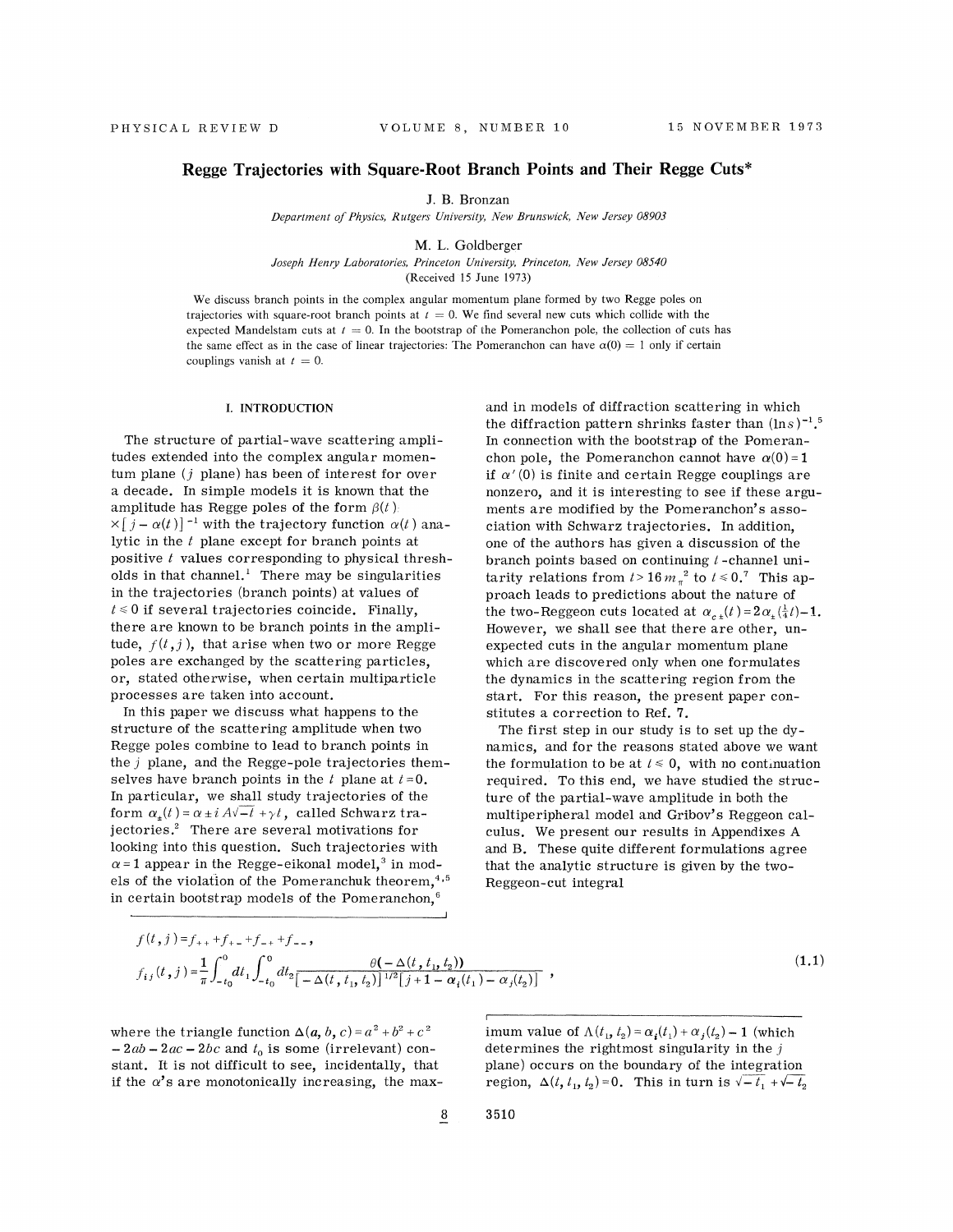$=\sqrt{-t}$ . If the two trajectories are the same, by symmetry the extreme value of  $\Lambda$  is  $2\alpha(\frac{1}{4}t) - 1$ , the familiar Mandelstam, Amati-Stanghellini-Fubini (ASF) branch point. 8

It is crucial that the four cut terms be added with equal weights, as in Eq. **(1.1).** In particular, the  $+$ ,  $-$  terms are important, in contrast with common belief and the statement made in Ref. 7. We present two arguments. First, we use the expansion<sup>9</sup>

$$
\frac{1}{\pi} \int_{-t_0}^{0} dt_1 \int_{-t_0}^{0} dt_2 \frac{\theta(-\Delta(t, t_1, t_2))g(t_1, t_2)}{[-\Delta(t, t_1, t_2)]^{1/2}}\n= \sum_{n=0}^{\infty} \frac{(-t)^n}{(n!)^2} \int_{-t_0}^{0} du \, u^n \frac{\partial^{2n}}{\partial t_1^n \partial t_2^n} g(t_1, t_2)\Big|_{t_1 = t_2 = u}.
$$
\n(1.2)

Applying this at  $t = 0$ , we find that  $f_{ij}$  are singular at  $j = 2\alpha - 1$ , with behaviors

$$
f_{++}(0,j) \sim f_{--}(0,j)
$$
  

$$
\sim -\frac{1}{2A^2} (j+1-2\alpha) \ln(j+1-2\alpha),
$$
  

$$
f_{+-}(0,j) = f_{-+}(0,j)
$$
  

$$
\sim -\frac{1}{2\gamma} \ln(j+1-2\alpha).
$$
 (1.3)

Thus the  $+$ ,  $-$  terms are singular and dominant at  $t=0$  and  $j=2\alpha-1$ .

The second argument involves analyticity in the energy variable. For  $\text{Re } j > 2\alpha - 1$ , the denominators in the  $f_{ij}$  may be expressed

$$
[j+1-\alpha_i(t_1)-\alpha_j(t_2)]^{-1}
$$
  
=  $\int_0^{\infty} dy \exp\{-y[j+1-\alpha_i(t_1)-\alpha_j(t_2)]\}$ . (1.4)

Inserting this and Eq.  $(1.2)$  into Eq.  $(1.1)$  we find

$$
f(t,j) = \sum_{n=0}^{\infty} \frac{(-t)^n}{(n!)^2} \int_0^{\infty} dy \, e^{-y(j+1)} \times \int_{-t_0}^0 du \, u^n \left[ \frac{\partial^n}{\partial u^n} \left( e^{y\alpha_+(u)} + e^{y\alpha_-(u)} \right) \right]^2.
$$
\n(1.5)

The integrand of the  $u$  integral in Eq.  $(1.5)$  is inte-

grable at  $u=0$  because both trajectories are present, and  $f(t, j)$  is analytic at  $t = 0$  for  $Re j > 2\alpha - 1$ . On the other hand, the partial sum  $f_{++} + f_{--}$  has the last factor in Eq. (1.5) replaced by

$$
\left[\frac{\partial^n}{\partial u^n} e^{y\alpha_+(u)}\right]^2 + \left[\frac{\partial^n}{\partial u^n} e^{y\alpha_-(u)}\right]^2, \qquad (1.6)
$$

which behaves like  $u^{1-2n}$  at  $u=0$ . The second and higher derivatives of  $f_{++} + f_{--}$  with respect to *t* do not exist at  $t = 0$ , and the partial sum has a fixed branch point at  $t = 0$  for large positive  $j$ . From Eq. (1.1) it is evident that  $f_{++}+f_{--}$  is real for  $t < 0$  and large positive j, so the partial sum must be complex for  $t > 0$  and large positive  $j$ . This is in disagreement with independently established analyticity properties. Only when one adds the four  $f_{ij}$ 's with the same weight is the illegal branch point at *t* = 0 removed.

### II. GENERAL SINGULARITY ANALYSIS

The integral  $f(t, j)$  has many singularities in the  $j$  plane in addition to the Mandelstam cuts, and we begin the study of  $f$  by listing all possible singularities. We transform to the variables  $u, \phi$ :

$$
t_1 = u + \frac{1}{4} t + (ut)^{1/2} \cos \phi ,
$$
  
\n
$$
t_2 = u + \frac{1}{4} t - (ut)^{1/2} \cos \phi .
$$
\n(2.1)

When the four terms are added, the integral over  $\phi$  can be evaluated:

$$
f = f_1 + f_2,
$$
  
\n
$$
f_1 = 2 \int_{-t_0}^{0} du \left(\frac{b}{ac}\right)^{1/2},
$$
  
\n
$$
f_2 = 2 \int_{-t_0}^{0} du \left(\frac{c}{ab}\right)^{1/2},
$$
  
\n
$$
a = \beta^2 - 4A^2(u + \frac{1}{4}t),
$$
  
\n
$$
b = \beta^2 - 4A^2u,
$$
  
\n
$$
c = \beta^2 - A^2t,
$$
  
\n
$$
\beta = j + 1 - 2\alpha - 2\gamma u - \frac{1}{2}\gamma t.
$$
\n(2.2)

 $f_1$  and  $f_2$  have six linear factors under the square roots; they are hyperelliptic integrals. These factors can be exhibited:

$$
a=4\gamma^2(u-u_{a+})(u-u_{a-})
$$
, etc.

$$
u_{a\pm} = \frac{1}{2\gamma^2} \left\{ \gamma(j+1-2\alpha-\frac{1}{2}\gamma t) + A^2 \pm A \left[ 2\gamma(j+1-2\alpha-\frac{1}{2}\gamma t) + \gamma^2 t + A^2 \right]^{1/2} \right\},
$$
  
\n
$$
u_{b\pm} = \frac{1}{2\gamma^2} \left\{ \gamma(j+1-2\alpha-\frac{1}{2}\gamma t) + A^2 \pm A \left[ 2\gamma(j+1-2\alpha-\frac{1}{2}\gamma t) + A^2 \right]^{1/2} \right\},
$$
  
\n
$$
u_{c\pm} = \frac{1}{2\gamma} \left[ j+1-2\alpha-\frac{1}{2}\gamma t \pm i A(-t)^{1/2} \right].
$$
\n(2.3)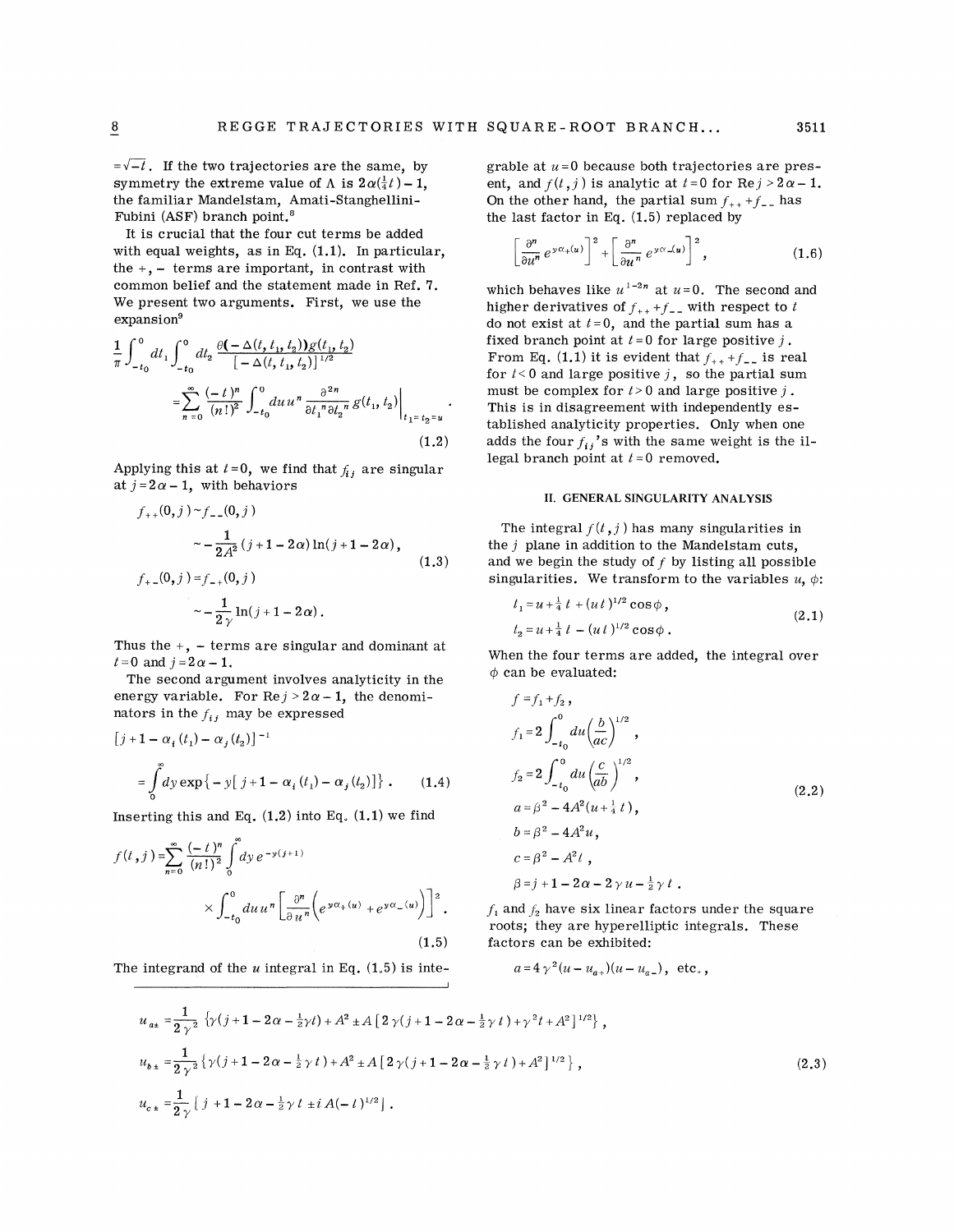The possible singularities of  $f$  are the following: *(a) End-point singularities.* These occur when

one of  $u_{a_{\pm}}, u_{b_{\pm}},$  and  $u_{c_{\pm}}$  is at  $u=0$ . (End-point singularities at  $u = -t_0$  are spurious, and will be ignored.) Such singularities are easily located by asking when the constant terms in the quadratic forms *a,* b, and *c* vanish.

(1)  $u_{a_{\pm}} = 0$ . These singularities satisfy  $(j+1)$  $- 2\alpha - \frac{1}{2}\gamma t$ <sup>2</sup> -  $A^2t = 0$ . These are the Mandelstam cuts, which we denote  $\alpha_{c}$ <sub> $\neq$ </sub> (*t*).

(2)  $u_{h+} = 0$ . The singularity satisfies  $(j+1)$  $-2\alpha-\frac{1}{2}\gamma t$ <sup>2</sup> = 0. We designate this as  $\alpha_1(t)$ :

$$
\alpha_1(t) = 2\alpha - 1 + \frac{1}{2}\gamma t \tag{2.4}
$$

 $\alpha_{1}(t)$  coincides with the Mandelstam cut in the linear limit  $A=0$ .

(3)  $u_{c}$  = 0. We again obtain the Mandelstam cuts  $\alpha_{c\,\star}(t)$ .

*(b) Pinch singularities.* These can occur when  $u_{a} = u_{a}$ ,  $u_{b} = u_{b}$ , or  $u_{c} = u_{c}$ . The location of these singularities can be read off from Eq.  $(2.3).$ 

(1)  $u_{a+} = u_{a-}$ . The singularity is a fixed cut at  $j_{0}$ ,

$$
j_0 = 2\alpha - 1 - \frac{A^2}{2\gamma}.
$$
 (2.5)

(2)  $u_{b+} = u_{b-}$ . The singularity occurs at

$$
\alpha_2(t) = 2\alpha - 1 - \frac{A^2}{2\gamma} + \frac{1}{2}\gamma t \tag{2.6}
$$

This, too, coincides with the Mandelstam cut in the linear limit.

(3)  $u_{c+} = u_{c-}$ . The singularity is at  $t = 0$ . Further pinches occur when two of the forms *a, b,*  and *c* vanish at the same value of *u.* The locations of singularities generated in this way can be read off from Eqs. (2.2).

(4)  $a=b=0$ . Then  $t=0$ .

(5)  $a = c = 0$ . Then  $u = 0$  and  $j = \alpha_{c} (t)$ .

(6)  $b=c=0$ . Then  $t=4\mu$ , and the singularities satisfy  $(j+1-2\alpha-\gamma t)^2-A^2t=0$ . These singularities coincide with the input pole trajectories  $j = \alpha_{\text{+}}(t)$ .

In summary, possible singularities occur at  $j = \alpha_{c} \cdot (t)$ ,  $\alpha_{\pm}(t)$ ,  $\alpha_1(t)$ ,  $\alpha_2(t)$ ,  $j_0$ , and at  $t = 0$ . There are no non-Landau singularities because  $u_{a}$ ,  $u_{b}$ , and  $u_{c}$  are finite for finite j and t.

#### III. PHYSICAL-SHEET SINGULARITIES FOR  $t \le 0$

We next determine which of the singularities obtained in Sec. II are on the physical sheet of  $f$ for  $t < 0$ , and obtain the threshold behavior of f at singularities. It is clear from Eq. (L1) that for  $j$  large and real,  $f$  is real. We can examine the points  $\alpha_1$ ,  $\alpha_2$ , and  $j_0$ , which are real, by re-

ducing  $j$  from large positive values along the real  $j$  axis. As we do this, we must watch whether the singularities of the integrands of  $f_1$  and  $f_2$  approach the negative *u* axis and·deform the integration contour. Clearly the branch points  $u_{c}$ , which are complex, cannot approach or deform the integration contour. The motions of other singularities of the integrands are illustrated in Fig. 1. The only singularity that reaches  $u=0$  is  $u_{b}$  at  $j = \alpha_1(t)$ . However, because this curve is tangent to  $u=0$ , the integration contours are only deformed for  $j < \alpha_1(t)$ , and neither  $f_1$  nor  $f_2$  is singular at  $\alpha_1(t)$ . The deformations of the integration contours in Eq. (2.2) are illustrated in Fig. 2. For either continuation around  $j = \alpha_1(t)$ ,  $f_1$  and  $f_2$  acquire the same anomalous extension:

$$
f_1 = 2 \int_{-t_0}^{0} du \left[ \frac{b}{ac} \right]^{1/2} + 4 \int_{0}^{u_b-} du \left[ \frac{b}{ac} \right]^{1/2},
$$
  

$$
f_2 = 2 \int_{-t_0}^{0} du \left[ \frac{c}{ab} \right]^{1/2} + 4 \int_{0}^{u_b-} du \left[ \frac{c}{ab} \right]^{1/2}.
$$
 (3.1)

The anomalous branch point collides with  $u_{h+}$ at  $j = \alpha_2(t)$ , producing a singularity of f. The discontinuities across this cut in the  $j$  plane are

$$
\Delta_{j} f_{1}(t, j) \equiv \frac{1}{2i} [f_{1}(t, j + i\epsilon) - f_{1}(t, j - i\epsilon)]
$$
  

$$
= -\frac{2}{i} \int_{u_{b-}}^{u_{b+}} du \left[ \frac{b}{ac} \right]^{1/2}, \qquad (3.2)
$$
  

$$
\Delta_{j} f_{2}(t, j) = -\frac{2}{i} \int_{u_{b-}}^{u_{b+}} du \left[ \frac{c}{ab} \right]^{1/2}, \quad j < \alpha_{2}(t).
$$

For  $j < \alpha_2(t)$ ,  $u_{b+}$  and  $u_{b-}$  are complex conjugates. The integrals in Eq.  $(3.2)$  run along the line

Re 
$$
u = \frac{1}{2\gamma} (j + 1 - 2\gamma - \frac{1}{2}\gamma t) + \frac{A^2}{2\gamma^2}
$$
.

At Im  $u=0$ , the integrands are real and positive. The discontinuities in Eq. (3.2) are themselves hyperelliptic integrals, but for  $j$  close enough to  $\alpha_2(t)$  only the variation of the factor b is significant. In this limit  $f_2$  dominates, and f has a log-



FIG. 1. Motion of singularities of integrands of  $f_1$  and  $f_2$  as j is varied. Only the real branches are shown.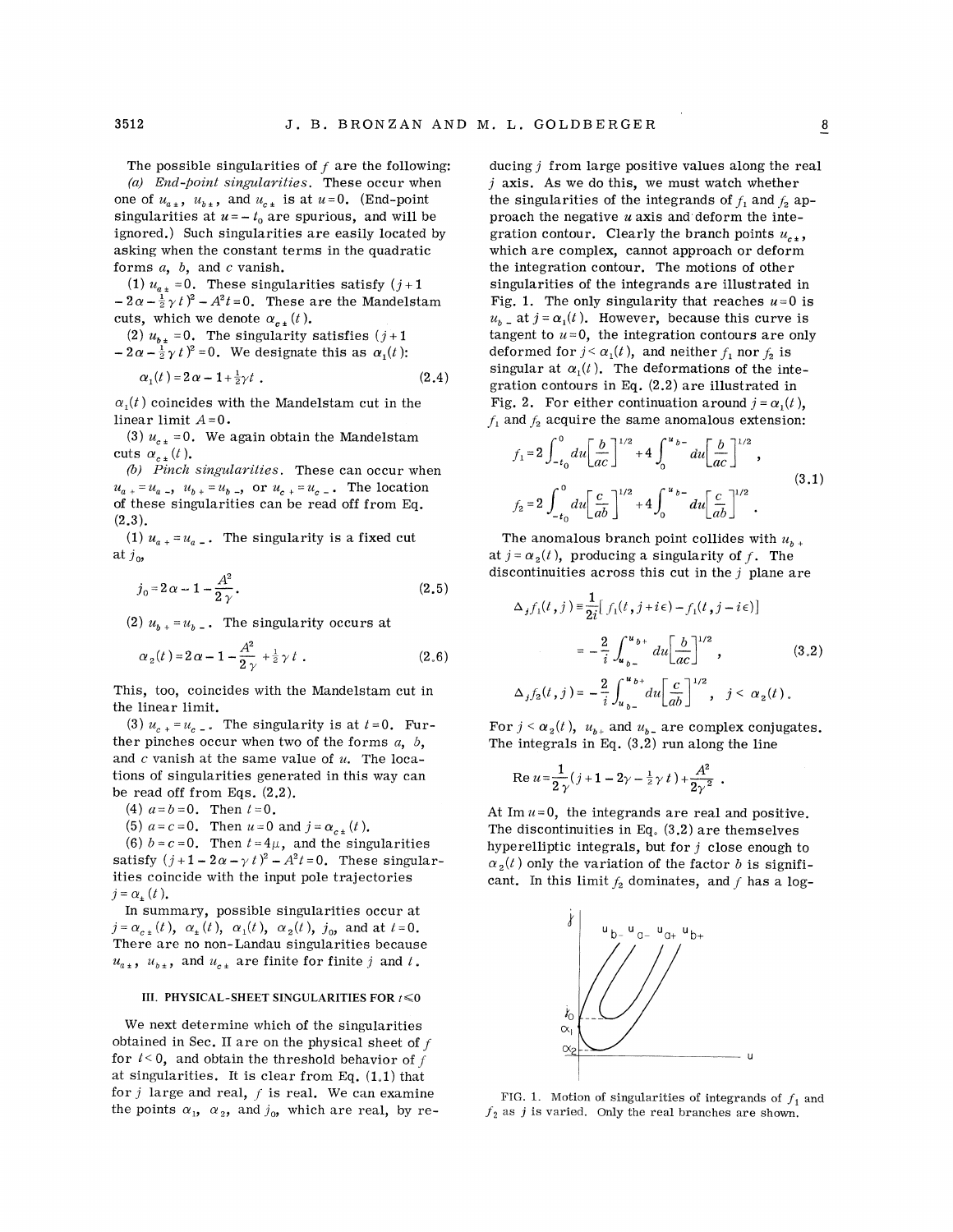

FIG. 2. Integration contours of  $f_1$  and  $f_2$  when j is continued below  $\alpha_1$  as shown.

arithmic singularity at  $\alpha_2(t)$ . Near  $j = \alpha_2(t)$ 

$$
f(t,j) \sim -\frac{1}{\gamma} \left[ \frac{A^2 - \gamma^2 t}{-\gamma^2 t} \right]^{1/2} \ln[j - \alpha_2(t)] . \tag{3.3}
$$

As  $t \to 0$ , the neighborhood around  $j = \alpha_s(t)$  in which Eq. (3.3) is adequate shrinks to zero.

The possible singularities  $\alpha_{c}$  (*t*) and  $\alpha_+(t)$  can be examined by setting  $j = i A\sqrt{-t} + \xi$ , where  $\xi$  is real, and then reducing  $\xi$  from large positive values. During this continuation, none of the singularities of the integrands of  $f_1$  and  $f_2$  distort the integration contours,  $u \le 0$ , until j reaches  $\alpha_{c+}$ . This can be seen by noting that, for *u* real and *t*  negative,

 $Im a = Im b = Im c = Im \beta^2$ 

$$
=2A(-t)^{1/2}(\xi+1-2\alpha-\frac{1}{2}\gamma t-2\gamma u).
$$
\n(3.4)

Since  $\alpha_{c+}$  corresponds to  $\xi = 2\alpha - 1 + \frac{1}{2}\gamma t$ , these imaginary parts are all positive for  $j$  to the right of  $\alpha_{c+}$  and  $u \le 0$ . No singularity of the integrand migrates across the integration contour.

When j passes under  $\alpha_{c+}$ , the singularities of the integrands of  $f_1$  and  $f_2$  are distributed as shown in Fig. 3. For a continuation above  $\alpha_{c+}$ , the integration contour passes under  $u_{a-}$  and  $u_{c-}$ . Since  $u_{a-}$  has a finite negative imaginary part, the *u* contour must be slightly distorted when one passes above  $\alpha_{c+}$ . The discontinuities of  $f_1$  and  $f_2$  are given by expressions similar to Eq. (3.2), except the limits are  $u_{c-}$  and  $u_{a-}$ . For j near  $\alpha_{c+}$ ,  $f_1$ dominates, and  $f$  has a logarithmic singularity at  $j = \alpha_{c +}$ 

When we continue down to  $j = \alpha_+$ , or  $\xi = 1 + \gamma t$ , there is a possible singularity due to a pinch between  $u_{b-}$  and  $u_{c-}$ . Since  $u_{b-}$  approaches  $u_{c-}$  from above, this pinch develops only when one passes



FIG. 3. Distribution of the singularities of integrands of  $f_1$  and  $f_2$  when j is continued under  $\alpha_{c+}$ .



FIG. 4. Singularities of f for  $t < 0$ .  $\alpha_+$  is not a singular point when approached along path  $P$ . This is the approach relevant for the bootstrap of the Pomeranchon pole.

under  $\alpha_{c+}$ . As j passes below  $\alpha_{c+}$  down to  $\alpha_{+}$ , Eq.  $(3.4)$  shows that the imaginary parts of  $a, b$ , and  $c$  are nonzero except at  $u_{c-}$ , which slides along the negative *u* axis. Thus no deformation of the *u* contour occurs, and the discontinuities of  $f_1$  and  $f_2$  across branch lines drawn up to  $\alpha_+$  are given by expressions similar to Eq. (3.2) with limits  $u_{b-}$  and  $u_{c-}$ . Both  $f_1$  and  $f_2$  have the behavior near  $\alpha$ .

$$
f_{1,2} \sim \text{const} + \text{const}'[j - \alpha_+(t)] \ln[j - \alpha_+(t)]. \tag{3.5}
$$

The function  $f$  is a real analytic function of  $j$ , so it is singular at  $\alpha_{c-}$  and  $\alpha_{-}$ , with discontinuities at these singularities that are minus the complex conjugates of the discontinuities at  $\alpha_{c+1}$ and  $\alpha_{+}$ . The complete set of branch points of f for  $t < 0$  is shown in Fig. 4.

There is no problem in continuing Eq.  $(2.2)$  to  $t > 0$ , because our discussion in Sec. I assures us that  $f$  is analytic at  $t = 0$  for large positive  $j$ . The analysis we have just given can be repeated for  $t > 0$ , and is simplified because all possible singularities are real.

## IV. BOOTSTRAPPING THE POMERANCHON

We have mentioned in the Introduction that when the Pomeranchon is a pole on a linear trajectory, and  $\alpha'(0)$  is finite, the pole cannot have  $\alpha(0) = 1$ unless certain couplings vanish, One way of stating the matter is that the two-Pomeranchon cut integral diverges for  $j = \alpha(t)$  as  $t \rightarrow 0$ . However, the coefficient of the divergent term is proportional to  $[\alpha'(0)]^{-1}$ , so this unpleasant situation might be avoided if the Pomeranchon were a pair of poles on Schwarz trajectories. Similarly, in connection with single-particle inclusive cross sections the question of the vanishing of the triple-Pomeranchon vertex involves the assumption that  $\alpha'(0)$  is finite.<sup>10</sup> Here we shall show that choosing the Pomeranchon trajectory to be of the Schwarz type does not help, and one must have certain couplings vanish in appropriate limits,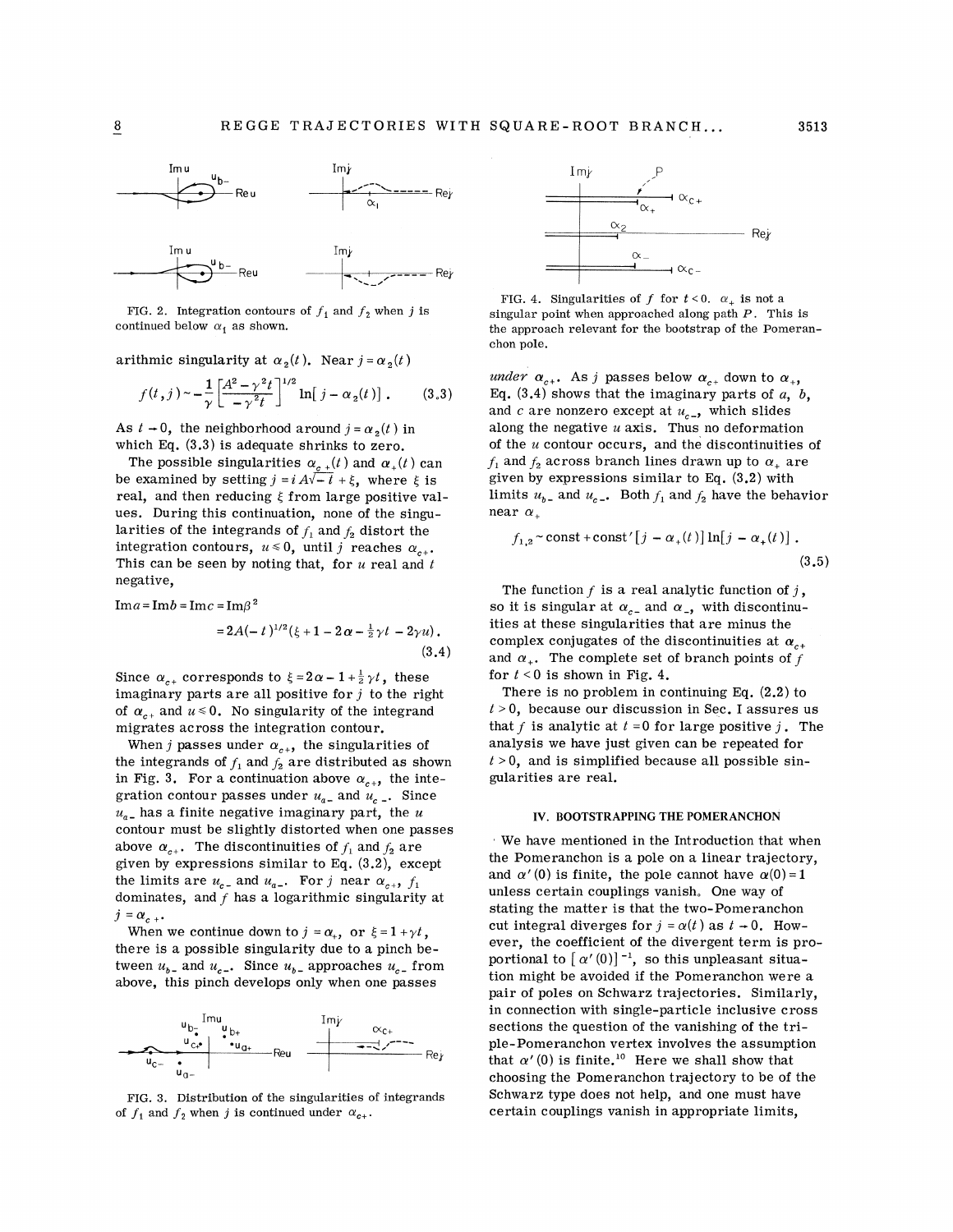as discussed in Ref. 7, in order to achieve  $\alpha(0) = 1$ . Likewise, the triple-Pomeranchon coupling cannot be made finite by choosing a Pomeranchon trajectory of the Schwarz type.

When we set  $j = \alpha_+(t)$  in  $f(t,j)$ , and  $t < 0$ , we must approach  $\alpha_+$  from above in Fig. 4. As stated in Sec. III, when  $\alpha_+$  is approached in this manner,  $u_{b}$  and  $u_{c}$  do not form a pinch, and f is regular. In Eq. (2.2) the factors  $(u - u_{b-})$  and  $(u - u_{c-})$  cancel between numerator and denominator in  $f_1$  and  $f_2$ . It is now easy to see that as  $t \rightarrow 0$ ,  $f_1$  diverges logarithmically at  $u=0$  due to the motion of  $u_{a-}$ and  $u_{n+}$  up to  $u = 0$ . Because only these two factors are involved, it is straightforward to calculate the leading behavior as  $t \rightarrow 0$ :

$$
f(t, \alpha_+(t)) \sim -\frac{1}{\gamma} \ln(t + i\epsilon).
$$
 (4.1)

This result is half what one would obtain by first setting  $A=0$  (the limit of a linear trajectory). Thus, the bootstrapping of Schwarz trajectories encounters the same difficulty as the bootstrapping of a linear trajectory.

## APPENDIX A

Our first demonstration of the importance of the function  $f(t, j)$  of Eq. (1.1) is based on the

multiperipheral model. The equation for the absorptive part of the nonforward elastic amplitude, A, is

$$
A(P, K, Q) = V(P, K, Q)
$$
  
+ 
$$
\frac{2}{(2\pi)^4} \int d^4 P' V(P, P', Q) S(P', Q) A(P', K, Q),
$$
  
(A1)

which has the kinematic structure shown in Fig. 5. In terms of scalar variables we have  $s = (P - K)^2$ ,  $t = Q^2$ , and on the mass shell  $P \cdot Q = K \cdot Q = 0$ ,  $P^2+\frac{1}{4}Q^2=K^2+\frac{1}{4}Q^2=M^2$  for equal-mass external particles. Here  $V(P, K, Q)$  is the absorptive part of the basic blobs in the multiperipheral chain;

$$
S(P', Q) = [m^2 - (P' - \frac{1}{2}Q)^2]^{-1} [m^2 - (P' + \frac{1}{2}Q)^2]^{-1},
$$

with *m* the mass along the chain; our normalization is such that on shell, for  $Q=0$  (forward scattering)

$$
A(s, t=0) = \Delta^{1/2}(s, M^2, M^2) \sigma_{\text{total}}(s) .
$$

If the basic blobs themselves consist of two-particle scattering amplitudes, then on the mass shell  $V$  is given by elastic unitarity:

$$
V(s, t) = \frac{1}{16\pi^2 \Delta^{1/2}(s, m^2, m^2)} \int_{-\infty}^0 dt_1 \int_{-\infty}^0 dt_2 \frac{\theta(-\Delta(t, t_1, t_2) + t_1 t_2 / k^2)}{[-\Delta(t, t_1, t_2) + t_1 t_2 / k^2]^{1/2}} M(s, t_1) M^*(s, t_2),
$$
\n(A2)

with  $4sk^2 = \Delta(s, m^2, m^2)$ , and  $M(s, t)$  are the invariant amplitudes associated with the blobs. (See Fig. 6.) In principle, of course, even within the framework of this simple model, it is necessary to know the offshell behavior of the scattering amplitudes.

Leaving aside for a moment the question of what  $V(P, K, Q)$  is, we may simplify the integral equation for  $A(P, K, Q)$  by making a "partial wave" diagonalization. We introduce a set of scalar variables

$$
P^{2} = u, \t z = P \cdot Q/(ut)^{1/2}, \t y = -\tilde{P} \cdot \tilde{K}/(\tilde{P}^{2} \tilde{K}^{2})^{1/2},
$$
  
\n
$$
K^{2} = v, \t \zeta = K \cdot Q/(vt)^{1/2}, \t y_{0} = -\tilde{P} \cdot \tilde{P}'/(\tilde{P}^{2} \tilde{P}'^{2})^{1/2},
$$
  
\n
$$
P'^{2} = u', \t z' = P' \cdot Q/(u't)^{1/2}, \t y' = -\tilde{P}' \cdot \tilde{K}/(\tilde{P}'^{2} \tilde{K}^{2})^{1/2},
$$
\n(A3)

where for any vector N,  $\tilde{N} = N - Q(N \cdot Q)/Q^2$ . The *y'* s in turn may be expressed in terms of the subenergies  $s = (P - K)^2$ ,  $s_0 = (P - P')^2$ , and  $s' = (P' - K)^2$ as

$$
y = \frac{\cosh \Theta(u, v) - z\zeta}{[(1 - z^2)(1 - \zeta^2)]^{1/2}},
$$
  
\n
$$
y_0 = \frac{\cosh \Theta_0(u, u') - zz'}{[(1 - z^2)(1 - z'^2)]^{1/2}},
$$
  
\n
$$
y' = \frac{\cosh \Theta'(u', v) - z'\zeta}{[(1 - z'^2)(1 - \zeta^2)]^{1/2}},
$$
\n(A4)



FIG. 5. Kinematic structure of the multiperipheral equation. The momentum labels on the external lines on the right-hand side are the same as on the left.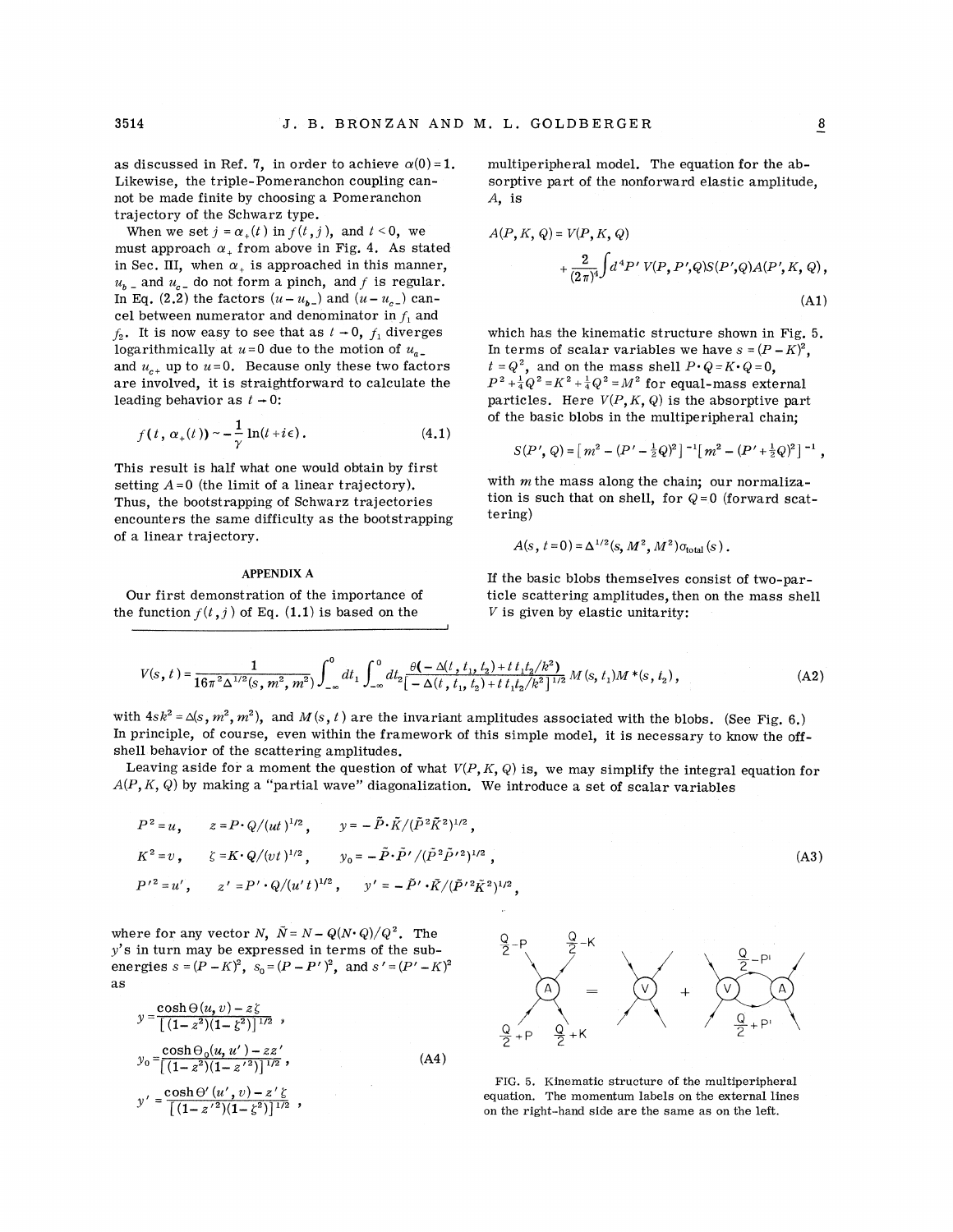

FIG. 6. Elastic unitarity for the "potential"  $V$ .

where

$$
\cosh \Theta(u, v) = \frac{s - u - v}{2(uv)^{1/2}},
$$
  
\n
$$
\cosh \Theta_0(u, u') = \frac{s_0 - u - u'}{2(uv)^{1/2}},
$$
  
\n
$$
\cosh \Theta'(u', v) = \frac{s' - u' - v}{2(u'v)^{1/2}}.
$$
\n(A5)

For technical reasons we imagine  $u, v < 0$ , although ultimately on the mass shell they take on the positive values  $u=v=M^2-\frac{1}{4}t$ . The appropriate transform is

$$
A_j(u, z; v, \zeta; t) = \int_{L^2}^{\infty} ds \ Q_j(y) A(s; u, z; v, \zeta; t), \quad \text{(A6)}
$$

where  $ds = 2[w(1-z^2)(1-\zeta^2)]^{1/2} dy$ . Similarly

$$
V_j(u, z; v, \xi; t) = \int_{L^2}^{\infty} ds \ Q_j(y) V(s; u, z; v, \xi; t),
$$
  
(A7)  

$$
V_j(u, z; u', z'; t) = \int_{L^2}^{\infty} ds_0 \ Q_j(y_0) V(s_0; u, z; u', z'; t).
$$

In these equations *L* is the lowest mass occurring in *V* which would be  $4m^2$  in our present model, and  $Q_i$ , is a Legendre function of the second kind. The inversion formula to recover *A(s;* ... ) given  $A_i(\cdots)$  is

$$
A(s;...)=\int_{c-i\infty}^{c+i\infty} \frac{dj(2j+1)}{2\pi i} A_j(\cdots) P_j(y)
$$

$$
\times \frac{1}{2} [w(1-z^2)(1-\zeta^2)]^{-1/2} . \quad (A8)
$$

Details about the partial-wave analysis are given in a paper by Abarbanel and Saunders.<sup>11</sup>

The diagonalized equation is

$$
A_j(u, z; v, \zeta; t) = V_j(u, z; v, \zeta; t)
$$
  
+ 
$$
\frac{1}{16\pi^4} \int_{-\infty}^0 du' \int_{-1}^1 \frac{dz'}{(1 - z')^{1/2}} V_j(u, z; u', z'; t) A_j(u', z'; v, \zeta; t) [(m^2 - u' - \frac{1}{4}t)^2 - u' t z'^2]^{-1}.
$$
  
(A9)

For our present illustrative purposes, we solve this in the first Fredholm approximation. We find

$$
A_j(u,z;v,\xi;t) = V_j(u,z;v,\xi;t) + \frac{N_j(u,z;v,\xi;t)}{D(t,j)},
$$
\n(A10)

where

$$
N_{j}(u, z; v, \xi; t) = \frac{1}{16\pi^{4}} \int_{-\infty}^{0} du' \int_{-1}^{1} \frac{dz'}{(1 - z'^{2})^{1/2}} \frac{V_{j}(u, z; u', z'; t)V_{j}(u', z'; v, \xi; t)}{(m^{2} - u' - \frac{1}{4}t)^{2} - u' t z'^{2}} ,
$$
  
\n
$$
D(t, j) = 1 - \frac{1}{16\pi^{4}} \int_{-\infty}^{0} du \int_{-1}^{1} \frac{dz}{(1 - z^{2})^{1/2}} \frac{V_{j}(u, z; u, z; t)}{(m^{2} - u - \frac{1}{4}t)^{2} - ut z^{2}} .
$$
\n(A11)

There are two sources of singularities in  $j$ : singularities that occur in the kernel  $V_i$  itself and those associated with the Fredholm denominator  $D(t, j)$ . For example, if  $D(t, j) = 0$  for some  $j = \alpha(t)$ , this determines the Regge poles. As for  $V_i$ , note that it is given as an integral of the input  $V(s, \ldots)$  over an infinite range of s weighted with  $Q_i$ . Any finite part of the integration contributes an analytic function of  $j$  (except for trivial and irrelevant poles of  $Q_i$ , at negative integers). The dynamical singularities arise from the highenergy tail of  $V(s, \ldots)$  for which we shall use our model given by elastic unitarity. In addition we

shall assume that off-shell effects may be neglected and that the amplitudes  $M(s,t)$  are adequately approximated by a single Regge pole:

$$
M(s, t) = m(t) s^{\alpha(t)}.
$$
 (A12)

For high-energy *s* we now have

$$
V(s, t) = \frac{1}{16\pi^2 s} \int_{-\infty}^{0} dt_1 \int_{-\infty}^{0} dt_2 \frac{\theta(-\Delta(t, t_1, t_2))}{[-\Delta(t, t_1, t_2)]^{1/2}} \times m(t_1) m^*(t_2) s^{\alpha(t_1) + \alpha(t_2)}.
$$
\n(A13)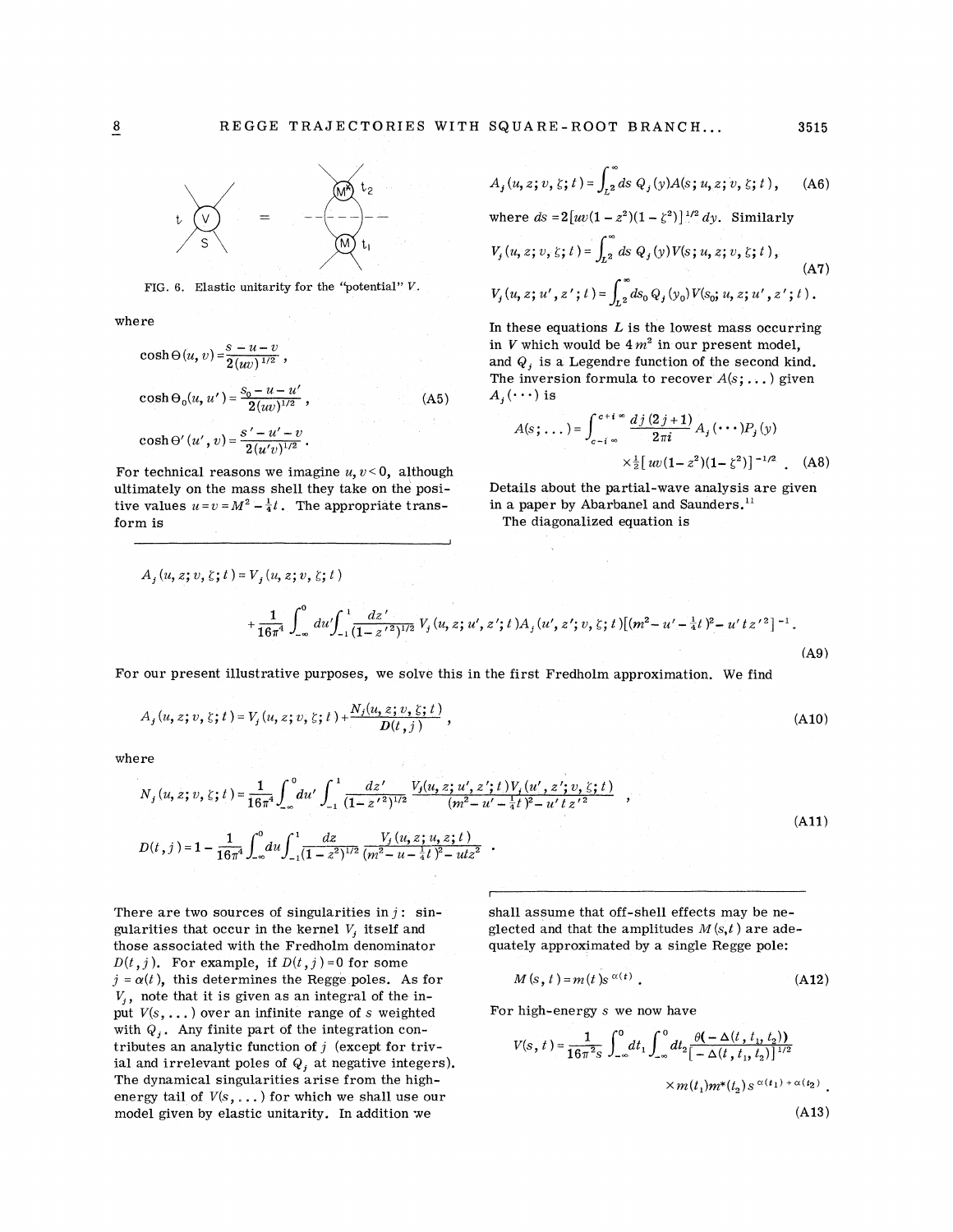$$
V_j(u, z; v, \zeta; t) = \int_s^{\infty} ds \ V(s, t) Q_j(y), \qquad (A14)
$$

where *s* \* is some large energy. When *s* is large

(A15)  $Q_j(y) \sim \frac{\pi^{1/2} \Gamma(j+1)}{\Gamma(j+\frac{3}{2})} \left[ w(1-z^2)(1-\zeta^2) \right]^{(j+1)/2} s^{-j-1}$ .

Our model for  $V_i$ , then turns out to be

*s*   $y \sim 2[uv(1-z^2)(1-\zeta^2)]^{1/2}$ ,

$$
V_j(u, z; v, \xi; t) = \frac{\Gamma(j+1)}{\Gamma(j+\frac{3}{2})16\pi^{3/2}} \left[ w(1-z^2)(1-\xi^2) \right]^{(j+1)/2}
$$
  
 
$$
\times \int_{-\infty}^0 dt_1 \int_{-\infty}^0 dt_2 \frac{\theta(-\Delta(t, t_1, t_2))}{\left[-\Delta(t, t_1, t_2)\right]^{1/2}} \frac{m(t_1)m^*(t_2) s^{z-j-1+\alpha(t_1)+\alpha(t_2)}}{j+1-\alpha(t_1)-\alpha(t_2)} .
$$
 (A16)

We see here the emergence of the integral  $f(t, j)$  (for the case where the trajectories are the same) in the potential  $V_i$ , aside from the appearance of the factor

$$
m(t_1)m^*(t_2)s^{*-j-1+\alpha(t_1)+\alpha(t_2)}
$$

which serves to cut off the integral for large  $-t_1$ ,  $-t_2$ ; in our definition of  $f(t, j)$  we simulated this by a square cutoff at  $-t_0$  since only the region near  $t_1, t_2 \approx 0$  is important in the singularity structure of the integral. Finally, we note that the Fredholm denominator  $D(t, j)$  becomes

$$
D(t, j) = 1 - \frac{I(t, j)}{\pi} \int_{-\infty}^{0} dt_1 \int_{-\infty}^{0} dt_2 \frac{\theta(-\Delta(t, t_1, t_2))}{[-\Delta(t, t_1, t_2)]^{1/2}} m(t_1) m^*(t_2) \frac{s^{*-j-1+\alpha(t_1)+\alpha(t_2)}}{j+1-\alpha(t_1)-\alpha(t_2)},
$$
\n(A17)

where

$$
I(t,j) = \frac{\Gamma(j+1)}{256\pi^{9/2}\Gamma(j+\frac{3}{2})} \int_{-\infty}^{0} du(-u)^{j+1} \int_{1}^{1} \frac{dz(1-z^2)^{j+1/2}}{(m^2-u-\frac{1}{4}t)^2 - utz^2} .
$$
 (A18)

The function  $I(t, j)$  has singularities for  $j > 0$ , but these are spurious and a result of our omission of off-shell damping effects. If these are properly taken into account,  $I(t, j)$  is seen to be real and positive for  $j > -1$  and all  $t < 0$ . The coefficient of  $I(t, j)$  in Eq. (A17) is our fundamental integral  $f(t, j)$ , aside from the modification of the cutoff mentioned above.

A much more detailed treatment of both the lowand high-energy parts of the potential, together with a discussion of off-shell effects and a more accurate solution of the integral equation, is presented by Abarbanel *et al.*<sup>10</sup> and by Goldberger.<sup>9</sup>

#### **APPENDIX B**

A second demonstration of the relevance of  $f(t, j)$  can be obtained by studying the *t*-channel partial-wave amplitude for Reggeon-Reggeon scattering. We deal with the amplitude  $g(t_1, t_2; t, j; t'_1, t'_2)$ , where the  $t_i$ ,  $t'_i$  are Reggeon masses squared, and *t* and j are the *t* -channel energy and angular momentum, respectively. The structure of the amplitude is shown in Fig. 7. We take *g* and the Reggeons appearing in intermediate states to have even signature. According to the Reggeon calculus, 12 each intermediate state in Fig. 7 has a

nonrelativistic energy denominator

$$
\frac{1}{(j-1)-(j_1-1)-(j_2-1)} \frac{\cos[\frac{1}{2}\pi(j_1+j_2)]}{\sin(\frac{1}{2}\pi j_1)\sin(\frac{1}{2}\pi j_2)}.
$$
\n(B1)

In addition there is a propagator for each Reggeon,  $[j_i - \alpha_i (-\vec{q}_i^{\ \ 2})]^{-1}$ , where  $\vec{q}_i$  are two-dimensional vectors and the  $\alpha_i$  the Regge trajectories. The product of energy denominators and propagators is then acted on by



FIG. 7. Structure of the Reggeon-Reggeon scattering amplitude. The blocks are the sum of all two-Reggeon irreducible Gribov diagrams.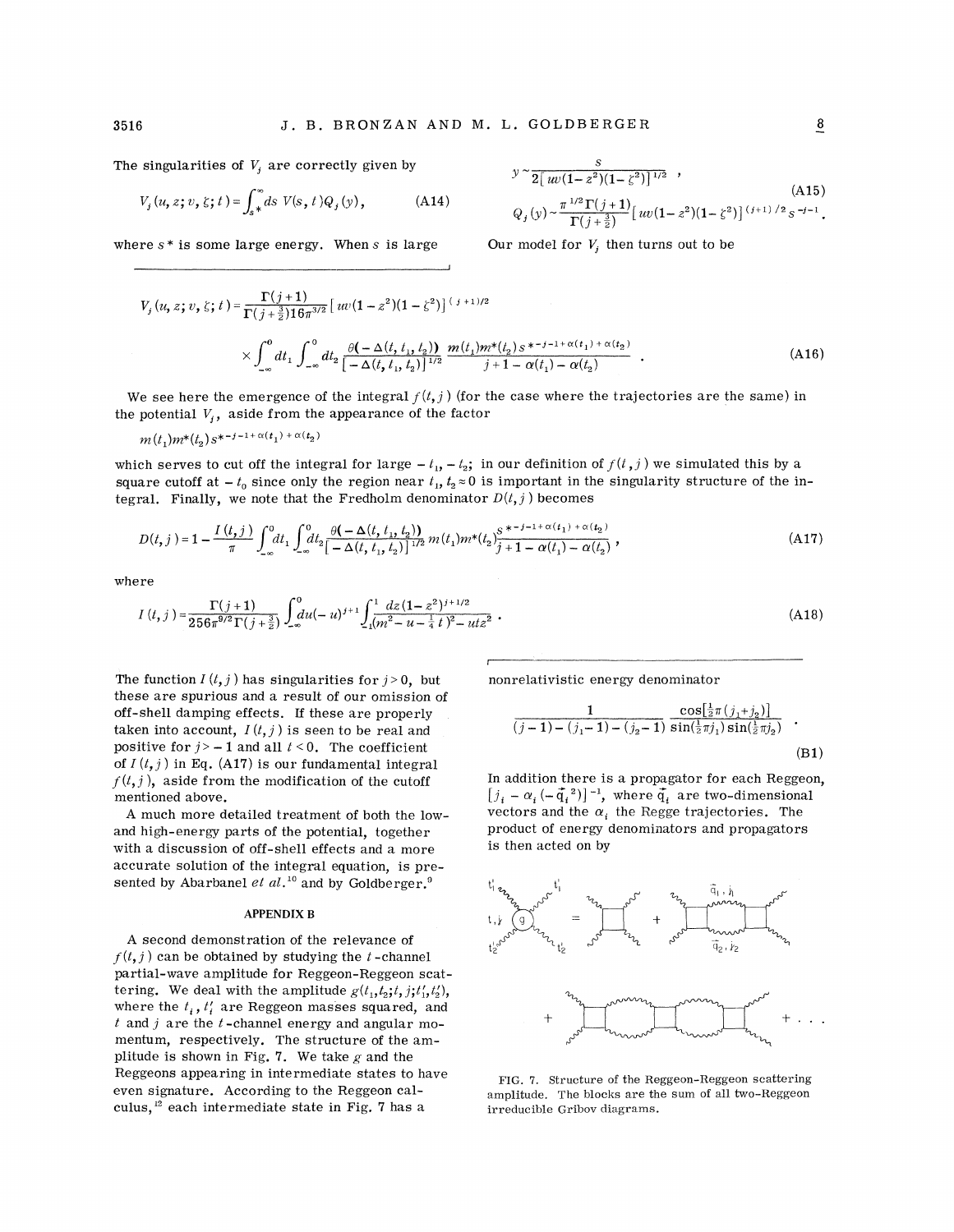(B2)

$$
\left(\frac{d^2q_1}{(2\pi)^2}\int\frac{d^2q_2}{(2\pi)^2}\int\frac{dj_1}{2\pi i}\int\frac{dj_2}{2\pi i}\;(2\pi)^2\delta(\vec q-\vec q_1-\vec q_2)\right),
$$

where the integrals over  $j_i$  go counterclockwise around the propagators. The over-all momentum is  $t = -\vec{q}^2$ . Note the elementary kinematical relation

$$
\int d^2 q_1 \int d^2 q_2 \, \delta(\vec{q} - \vec{q}_1 - \vec{q}_2) = \int_{-\infty}^0 dt_1 \int_{-\infty}^0 dt_2 \int d^2 q_1 \int d^2 q_2 \, \delta(\vec{q} - \vec{q}_1 - \vec{q}_2) \, \delta(\vec{q}_1^2 + t_1) \delta(\vec{q}_2^2 + t_2)
$$
\n
$$
= \int_{-\infty}^0 dt_1 \int_{-\infty}^0 dt_2 \, \frac{\theta(-\Delta(t, t_1, t_2))}{[-\Delta(t, t_1, t_2)]^{1/2}} \,. \tag{B3}
$$

Using this, each two-Reggeon link in Fig. 7 contributes a factor

$$
\int_{-\infty}^{0} \overline{t}_1 \int_{-\infty}^{0} \overline{t}_2 \frac{\theta(-\Delta(t, \overline{t}_1, \overline{t}_2))}{[-\Delta(t, \overline{t}_1, \overline{t}_2,)]^{1/2}} \frac{\cos(\frac{1}{2}\pi [\alpha(\overline{t}_1) + \alpha(\overline{t}_2)])}{\sin[\frac{1}{2}\pi \alpha(\overline{t}_1)] \sin[\frac{1}{2}\pi \alpha(\overline{t}_2)]} \frac{1}{j+1-\alpha(\overline{t}_1) - \alpha(\overline{t}_2)} \quad .
$$
\n(B4)

The discontinuity of  $g$  across the two-Reggeon cut is now easily found to be

$$
\frac{1}{2i} [g(t_1, t_2; t, j + i\epsilon; t'_1, t'_2) - g(t_1, t_2; t, j - i\epsilon; t'_1, t'_2)]
$$
\n
$$
= \pi \sin(\frac{1}{2}\pi j) \int_{-\infty}^0 d\bar{t}_1 \int_{-\infty}^0 d\bar{t}_2 \frac{\theta(-\Delta(t, \bar{t}_1, \bar{t}_2))}{[-\Delta(t, \bar{t}_1, \bar{t}_2)]^{1/2}} \frac{\delta(j + 1 - \alpha(\bar{t}_1) - \alpha(\bar{t}_2))}{\sin[\frac{1}{2}\pi \alpha(\bar{t}_1)] \sin[\frac{1}{2}\pi \alpha(\bar{t}_2)]}
$$
\n
$$
\times g(t_1, t_2; t, j; \bar{t}_1, \bar{t}_2) g(\bar{t}_1, \bar{t}_2; t, j - i\epsilon; t'_1, t'_2).
$$
\n(B5)

At the threshold of the two-Reggeon cut, the  $\delta$  function requires  $\bar{t}_i = \frac{1}{4}t$ . If we set all  $t_i$ ,  $\bar{t}_i$ ,  $t'_i = \frac{1}{4}t$  and ignore further dependence on the Reggeon masses, we can remove the *g's* from the integral and we have a simple mapping problem of the form

$$
\frac{1}{2i}\left[g^{-1}(t,j+i\epsilon)-g^{-1}(t,j-i\epsilon)\right]=-\rho(t,j).
$$
\n(B6)

The solution is

$$
g^{-1}(t, j) = R(t, j) + \sin(\frac{1}{2}\pi j) \int_{-\infty}^{0} dt_1 \int_{-\infty}^{0} dt_2 \frac{\theta(-\Delta(t, t_1, t_2))}{[-\Delta(t, t_1, t_2)]^{1/2}} \frac{1}{\sin[\frac{1}{2}\pi\alpha(t_1)] \sin[\frac{1}{2}\pi\alpha(t_2)][j+1-\alpha(t_1)-\alpha(t_2)]},
$$
(B7)

where  $R(t, j)$  does not share the branch points of the integral. Finally, the contribution of the two-Reggeon cut to the physical partial-wave amplitude is proportional to  $g(t, j)$ , <sup>13</sup> with the proportionality factor analytic at the branch points of  $g(t, j)$ .

There are two features to be noted in Eq. (B7). The cut is multiplied by  $sin(\frac{1}{2}\pi j)$ , so it disappears at even-signature integers. This behavior is of

course required, but it does not occur in the multiperipheral model. The second point is that the sign of the cut term is opposite to that found in the multiperipheral model. In any case, both ·models lead to what is essentially the cut integral introduced in Eq.  $(1.1)$ . The singularities associated with the signature factors in Eq. (B7) are spurious.)

- \*Research supported in part by the National Science Foundation under Grants No. GP-36740X and GP-16147Al.
- <sup>1</sup>We use the standard notation: The square of the total energy in the (s) scattering channel is *s* and the (negative) square of the momentum transfer is  $t, j$  is the angular momentum projection label appropriate to the *t* channel.<br><sup>2</sup>J. H. Schwarz, Phys. Rev. 167, 1342 (1967).

(1970); S.-J. Chang and T.-M. Yan, *ibid.* 25, 1586  $(1970).$ 

<sup>4</sup>A. A. Anselm, G. S. Danilov, I. T. Dyatlov, and E. M. Levin, Yad. Fiz. 11, 896 (1970) [Sov. J. Nucl. Phys. 11, 500 (1970)]; J. Arafine and H. Sugawara, Phys. Rev. Lett. 25, 1516 (1970); V. N. Gribov, I. Yu. Kobsarev, V. D. Mur, L. B. Okun, and V. S. Popov, Phys. Lett. 32B, 129 (1970); J. Finkelstein, Phys. Rev. Lett. 24, 172 (1970); R. Oehme, Phys. Rev. D 3, 3217 (1971);  $\underline{4}$ , 1485 (1971).

<sup>&</sup>lt;sup>3</sup>H. Cheng and T. T. Wu, Phys. Rev. Lett.  $24$ , 1456